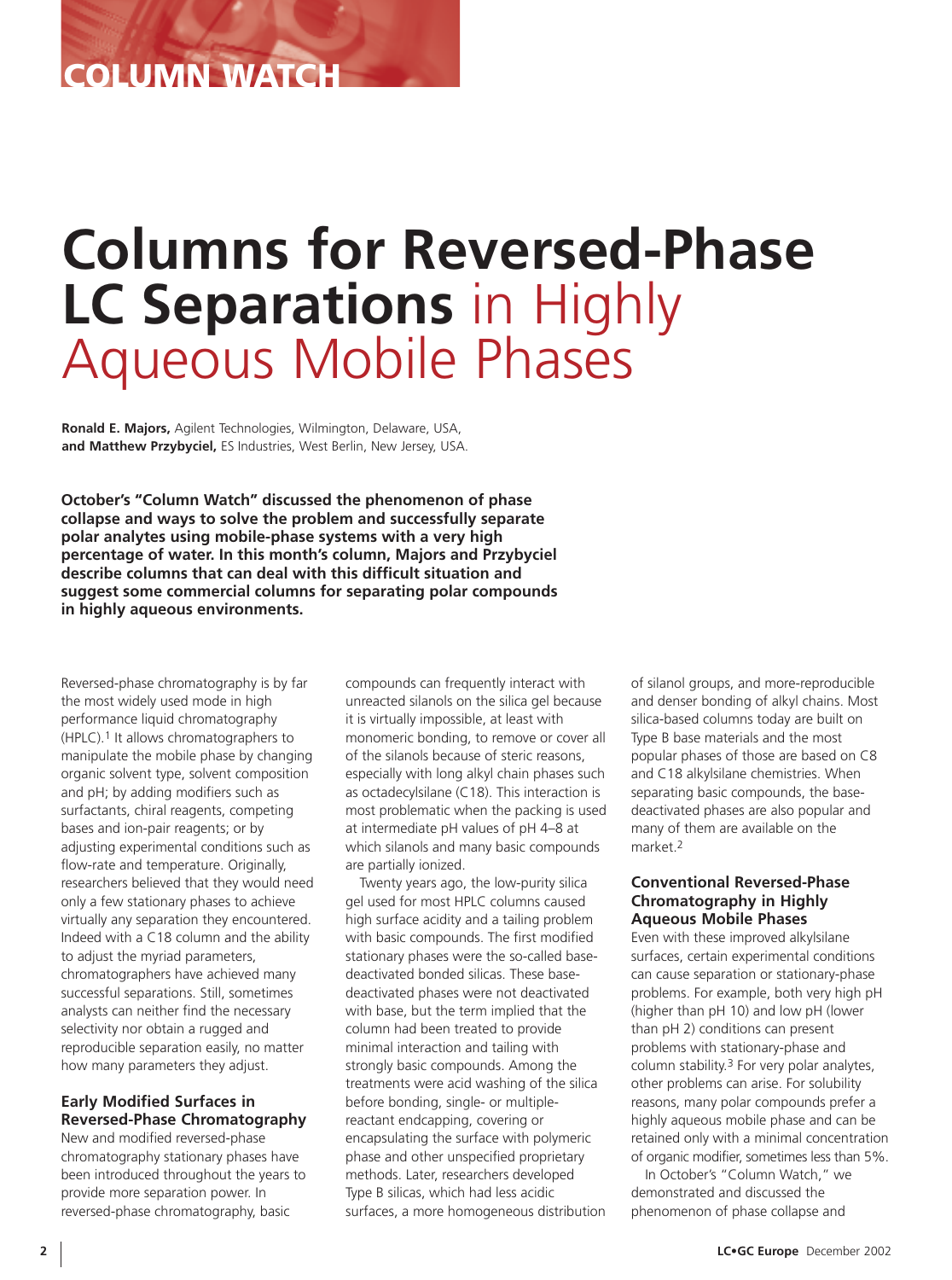mentioned approaches to solve the problem and successfully separate polar analytes using mobile-phase systems with a very high percentage of water, even as great as 100% water.<sup>4</sup> In this month's column, we will present ways to deal with this difficult situation. In addition, we will suggest typical commercial columns that chromatographers can use to separate polar compounds in highly aqueous environments.

Several aspects of the design of stationary phases can help retain polar analytes under highly aqueous conditions, including

- non-endcapped, short-chain alkyl phases
- hydrophilic, polar-endcapped, and polarenhanced stationary phases
- polar-embedded alkyl phases
- long-chain alkyl phases
- wide-pore-diameter phases.

## **Non-endcapped, Short-Chain Alkyl Phases**

When unreacted surface silanol groups are present on an alkyl bonded silica gel, they impart a degree of polarity that sometimes

## **Most silica-based columns today are built on Type B base materials and the most popular phases of those are based on C8 and C18 alkylsilane chemistries.**

can be useful but can sometimes be detrimental. Their utility comes when the alkyl function alone provides insufficient separation selectivity and the presence of silanols can cause polar interactions with polar functionality on analytes. The resulting mixed mechanisms can yield improved separations, but the packings might be difficult to reproduce batch-tobatch unless the ligand-to-silanol ratio is exactly the same.

Surface silanol groups also interact with water (hydrogen bonding), so the available alkyl surface is determined by the high density of the bonded phase in some instances, especially for short-chain alkyl phases (smaller than C4). In those situations, little free volume exists between bonded chains and little shielding of the silanols occurs. As Kasakevich and co-workers5 pointed out, these short-chain phases present little risk for phase collapse,

and the predominant separation mechanisms are adsorption (not partitioning) onto the alkyl phase and the polar interactions of the analyte with silanols. The phase-bonding densities are lower for chains longer than C4 and they have a greater degree of conformational freedom. Partitioning (not adsorption) into the alkyl chains can occur if the chains are highly solvated and extend away from the surface. When the amount of organic solvent is decreased to less than 5–10% with some of these long-chain packings, the phase solvation decreases and the phases tend to collapse and cause the problems discussed in last month's column.4

On the detrimental side, these unreacted silanols can ionize at intermediate-to-high pH values (pH 5 and greater) and can undergo ion-exchange interactions that cause severe tailing for basic compounds

| <b>Product Name</b>      | <b>Supplier</b>                | <b>Functional Group</b> | <b>Comments</b>                                                    |  |
|--------------------------|--------------------------------|-------------------------|--------------------------------------------------------------------|--|
| Alltima AQ               | Alltech Associates             | C18                     | Hydrophilic endcapping                                             |  |
| Aqua                     | Phenomenex                     | C18                     | Polar endcapping                                                   |  |
| AquaSep                  | <b>ES Industries</b>           | Hydrocarbon ether       | Single-step synthesis; no endcapping                               |  |
| AquaSep Basic C18        | <b>ES Industries</b>           | C18                     | Single-step bonding without hydrophilic endcapping                 |  |
| AquaSep-WP               | <b>ES Industries</b>           | Hydrocarbon ether       | Large pores allow for chromatography of larger<br>molecules        |  |
| Aquasil C18              | Thermo Hypersil-Keystone       | C18                     | Hydrophilic endcapping                                             |  |
| Chemcobond ODS W         | DyChrom                        | C18                     |                                                                    |  |
| Genesis AQ               | Argonaut Technologies          | C18-short alkyl         | Short chains, non-trimethylsilane                                  |  |
| HydroBond PS             | Mac-Mod Analytical             | C8, C18                 | Hydrophilic endcapping                                             |  |
| Hydrosphere C18          | <b>YMC</b>                     | C18                     | Surface-enhanced polar selectivity                                 |  |
| MetaSil Aq               | Ansys Technologies             | C18                     | Polar endcapping                                                   |  |
| Multospher 120 RP 18-AQ  | CS-Chromatographie Service     | C18                     | Full endcapping                                                    |  |
| Nucleosil 100-5 Nautilus | Macherey-Nagel                 | C18                     | Modified C18 with mixture of hydrophilic and<br>hydrophobic groups |  |
| Polarity dC18            | Waters                         | C18                     | Difunctional bonding, partial endcapping                           |  |
| PrincetonSpher C-27      | Princeton Chromatography       | C <sub>27</sub>         | Larger particle sizes are available upon request                   |  |
| ProntoSIL C18 AQ Plus    | <b>Bischoff Chromatography</b> | C18                     | Hydrophilic endcapping                                             |  |
| Synergy Hydro-RP         | Phenomenex                     | C18                     | Bulk packing available                                             |  |
| YMC AQ                   | <b>YMC</b>                     | Unspecified             |                                                                    |  |
| Zorbax StableBond AO     | Agilent Technologies           | Proprietary             | Sterically protected chemistry                                     |  |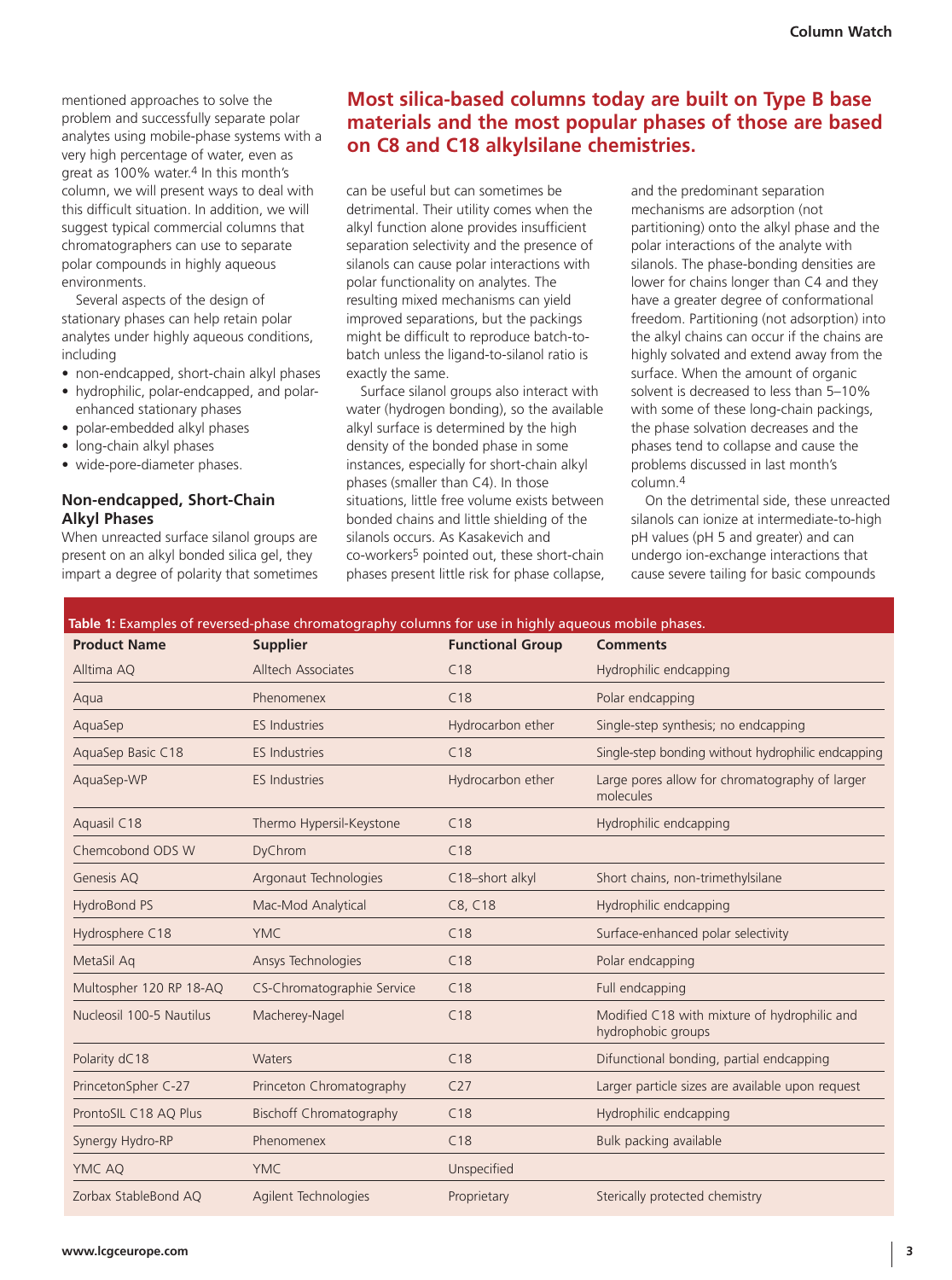and non-rugged separation methods in which pH and temperature must be carefully controlled.3

## **Hydrophilic, Polar-Endcapped and Polar-Enhanced Stationary Phases**

Using polar or hydrophilic endcapping along with bonding of longer alkyl chains such as C18 is a successful development approach for stationary phases that can

## **Companies mentioned in this column.**

Advanced Chromatography Technologies, Aberdeen, UK

Agilent Technologies Inc., Wilmington, Delaware, USA

Alltech Associates Inc., Deerfield, Illinois, USA

Analytical Sales and Services Inc., Pompton Plains, New Jersey, USA

Ansys Technologies Inc., Lake Forest, California, USA

Argonaut Technologies, Foster City, California, USA

Bischoff Chromatography, Leonberg, Germany

Cluzeau-Info-Labo, Sainte-Foy-La-Grande, France

CS-Chromatographie Service GmbH, Langerwehe, Germany

DyChrom, San Jose, California, USA

Eka Chemicals Inc., Marietta, Georgia, USA

ES Industries, Berlin, New Jersey, USA

GL Sciences, Tokyo, Japan

HPLC Technology Co. Ltd, Welwyn Garden City, UK

Macherey-Nagel, Easton, Pennsylvania, USA

Mac-Mod Analytical Inc., Chadds Ford, Pennsylvania, USA

The Nest Group Inc., Southborough, Massachusetts, USA

Nomura Chemical Co. Ltd, Seto, Japan Phenomenex Inc., Torrance, California, USA

Princeton Chromatography Inc., Cranbury, New Jersey, USA

Restek Corp., Bellefonte, Pennsylvania, USA

Serva Electrophoresis GmbH, Heidelberg Germany

Supelco Inc., Bellefonte, Pennsylvania, USA Thermo Hypersil-Keystone, Bellefonte, Pennsylvania, USA

Waters Corp., Milford, Massachusetts, USA

Whatman Inc., Clifton, New Jersey, USA YMC Co. Ltd, Kyoto, Japan

retain polar analytes reproducibly under highly aqueous conditions. As with the low-bonding-density packings discussed earlier, these polar or hydrophilic endcapping chemicals allow the silica surface to be wetted with water and allow the full interaction with the longer alkyl chains.

Table 1 lists several commercially available columns that use polar or hydrophilic endcapping techniques. Unfortunately, we found few references for the exact nature of these polar or hydrophilic endcapping reagents. Researchers generally believe that these reagents can be used in a manner similar to that of classic endcapping reagents such as trimethylchlorosilane. Trimethylchlorosilane is a reactive chemical used to deactivate residual silanol groups after bonding an alkyl moiety such as C18. The bonding and endcapping process for this type of reversed-phase packing is minimally a two-step process. In the first step, a monochloroalkylsilane (e.g., C8 or C18) is bonded to silica. A second bonding step uses the specific endcapping reagent. Polar or hydrophilic endcapping chemicals could be short-chain trimethoxy- or

triethoxysilanes, which can be hydrolysed after bonding to produce silanol groups. These silanol groups near the surface would provide a high degree of polar character to the final alkyl bonded phase, but they have a lower acidity than residual silanols found on the surface of bonded silicas.

Another approach to modifying polar or hydrophilic surfaces involves the use of polymeric bonding reagents such as octadecyltrimethoxysilane. First the silica is bonded with the octadecyltrimethoxysilane. Then, water reacts with any remaining trimethoxy groups to form additional silanols.<sup>6</sup> The resulting highly aqueous mobile phase can penetrate the silica pores of the polar-enhanced surface.

Another way to achieve a polarenhanced surface is to incorporate polar groups or polar-embedded groups in alkyl chains. We will discuss this technique extensively in the following section. We should also note that ether groups have been used effectively as polar-enhancing agents.7 The ether group can be incorporated in the alkyl chain near the silica attachment point. This modification is polar enough to allow water to enter the

**Figure 1:** Separation of purine and pyrimidine bases on a hydrophilic stationary phase. Column: 150 × 4.6 mm, 5 µm *d<sub>p</sub>* AquaSep; mobile phase: 0.05 M sodium acetate (pH 4.6); flow-rate: 1.0 mL/min; detector: UV at 254 nm. (Courtesy of ES Industries.)

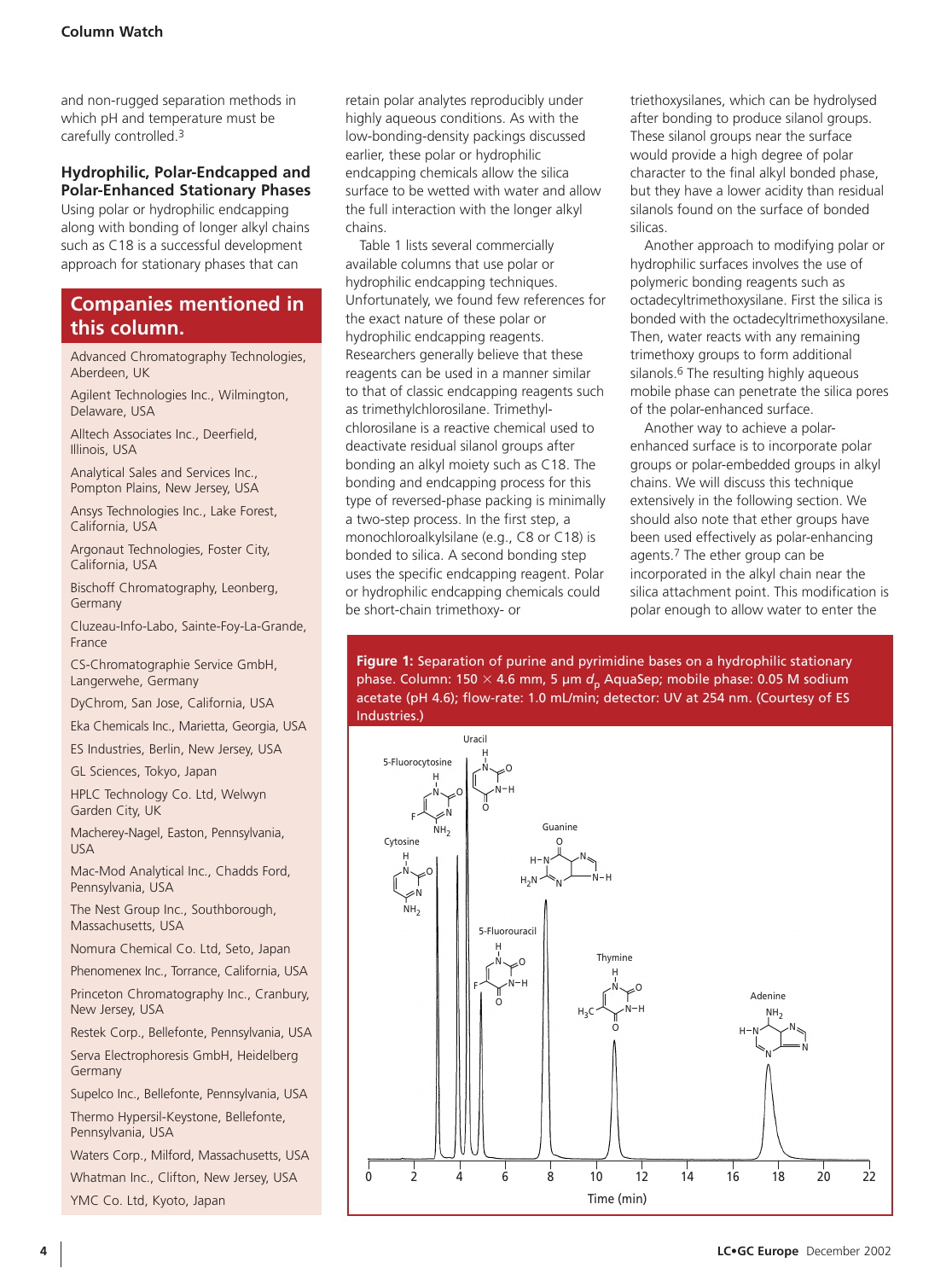pores of the silica. This modification has the inherent advantage of being a singlestep bonding process without any type of endcapping. Without endcapping, many of these alkyl ether phases can be used at low pH levels.

The purine and pyrimidine base separation shown in Figure 1 is a unique application using a highly aqueous mobile phase. The separation is unique because uracil is retained and eluted after 5-fluorocytosine and cytosine. Uracil is typically used as void volume marker because it is not retained with most reversed-phase columns. However, the uracil was retained on an alkyl ether phase with 100% aqueous mobile phase, as

shown in Figure 1. Uracil was also retained on a hydrophilic endcapped column with the same conditions as described in Figure 1. The separation of purine and pyrimidine bases is one of many applications that have been performed with columns engineered to operate with highly aqueous mobile phases. Other applications include the separation of low molecular weight organic acids, catecholamines and water-soluble vitamins.7

### **Polar-Embedded Alkyl Phases**

Another successful method for applications with highly aqueous mobile phases is using polar-embedded alkyl stationary phases, sometimes called polar-linked phases.

Table 2 is a partial list of many of the commercial products introduced during the past several years. With the incorporation of a polar functional group in the alkyl ligand close to the surface of the silica gel, the phase remains solvated by water at low percentages of organic modifier and even with 100% water. Under these conditions, the alkyl chains maintain their conformational freedom and can interact with polar analytes. Researchers also believe that the presence of the polar functionality close to the surface shields the effects of unreacted silanol groups.

Nomura and co-workers8 made the first report of this type of bonded phase. They acylated an aminopropyl bonded phase to

|                           | Table 2: Typical polar-embedded reversed-phase columns. |                            |                                       |                                                              |
|---------------------------|---------------------------------------------------------|----------------------------|---------------------------------------|--------------------------------------------------------------|
| <b>Product Name</b>       | <b>Supplier</b>                                         | <b>Functional</b><br>Group | <b>Embedded</b><br><b>Polar Group</b> | <b>Comments</b>                                              |
| Ace AQ                    | Advanced Chromatography<br>Technologies                 | $C_{18}$                   | Unspecified                           |                                                              |
| Chromegabond ODS-PI       | <b>ES Industries</b>                                    | $C_{18}$                   | Urea                                  |                                                              |
| Discovery Amide           | Supelco                                                 | $C_{16}$                   | Amide                                 | Prepared by one-step process                                 |
| HydroBond AQ              | Mac-Mod Analytical                                      | Unspecified                | Unspecified                           |                                                              |
| Inertsil Embedded Polar   | <b>GL Sciences</b>                                      | Unspecified                | Unspecified                           |                                                              |
| Kromasil Amide C8         | Eka Chemicals                                           | $C_8$                      | Amide                                 | Endcapped                                                    |
| Maccel AQPS C18           | <b>Nest Group</b>                                       | $C_{18}$                   | Unspecified                           |                                                              |
| Nucleosil 100-3 Protect I | Macherey-Nagel                                          | Unspecified                | Unspecified                           |                                                              |
| Pinnacle IBD              | Restek                                                  | $C_{18}$                   | Unspecified                           | $IBD =$ intrinsically base-deactivated                       |
| Polaris C18- and C8-Ether | Ansys Technologies                                      | $C_8$ , $C_{18}$           | Ether                                 |                                                              |
| Polaris-A                 | Ansys Technologies                                      | $C_8$ , $C_{18}$           | Unspecified                           |                                                              |
| Prism RP18                | Thermo Hypersil-Keystone                                | $C_{18}$                   | Unspecified                           | Endcapped; Prism RPN is non-endcapped<br>version             |
| ProntoSIL C18 ACE-EPS     | <b>Bischoff Chromatography</b>                          | $C_{18}$                   | Unspecified                           |                                                              |
| ProTec                    | <b>ES Industries</b>                                    | $C_8, C_{18}$              | Amide                                 |                                                              |
| Quest Advance             | Thermo Hypersil-Keystone                                | $C_8$                      | Amide                                 |                                                              |
| RTF C18                   | Whatman                                                 | $C_{18}$                   | Amide                                 |                                                              |
| Stability-BS-C23          | Cluzeau-Info-Labo                                       | $C_{18}$                   | Amine                                 | Endcapped and non-endcapped versions                         |
| Supelcosil ABZ+           | Supelco                                                 | $C_{18}$                   | Amide                                 | One-step synthesis                                           |
| SymmetryShield RP18       | <b>Waters</b>                                           | $C_8$ , $C_{18}$           | Carbamate                             |                                                              |
| Zorbax Bonus-RP           | Agilent Technologies                                    | $C_{14}$                   | Amide                                 | Triple endcapped, bulky sterically protected<br>bonded phase |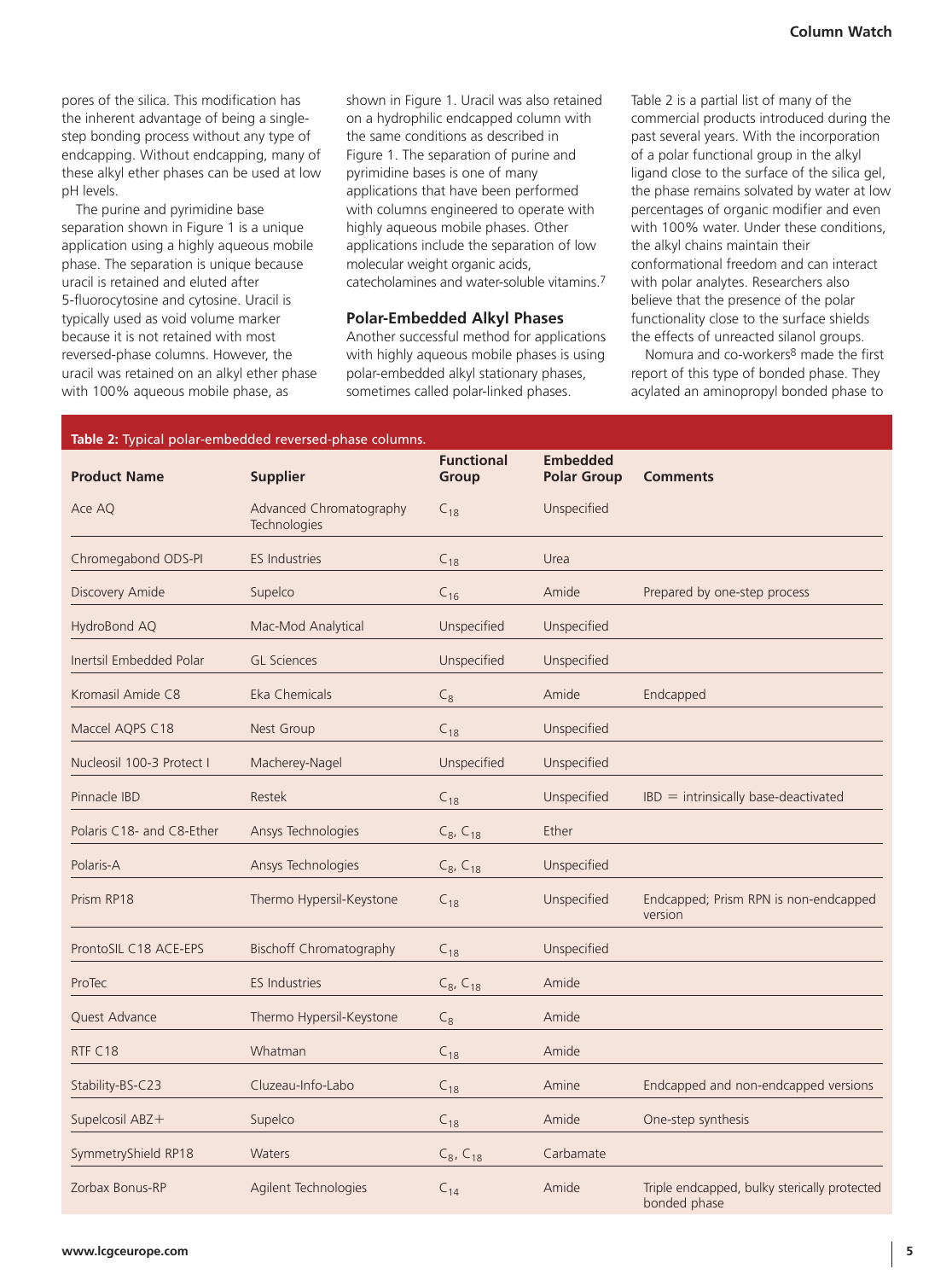form an amide linkage, as depicted in Figure 2. Later, Ascah and Feibush<sup>9</sup> used similar chemistry to develop Supelcosil ABZ (Supelco), which was the first commercial polar-embedded phase. Others have prepared these amide phases with R groups varying from C8 to C18. Because this approach has two individual bonding steps, the possibility of mixed derivatized and underivatized amino groups led to potential mixed modes of separation. By incorporating a carbamate functional group into the silane, Neue and co-workers10 were able to develop a onestep synthesis method that resulted in a second type of embedded polar group and the product was named Symmetry-Shield RP 8 (Waters Corp.). Since then, developers have incorporated several other specific functional groups, including urea, ether, mixed amide and carbamate, and amine, into the alkyl chain. As Table 2 shows, many manufacturers do not specify the nature of the polar-embedded group and treat the phases as proprietary.

The polar-embedded concept has many advantages:

- The stationary phase maintains a reversed-phase character.
- The phases provide a different selectivity compared with alkyl phases, particularly with polar analytes (see Figure 3).
- The phases can be used in low

## **Figure 2:** Synthesis of an amide polar-embedded phase starting with an aminopropyl bonded phase.



percentages of organic solvent and even in 100% water without dewetting. This feature is especially useful for polar compound retention and leads to improved chromatographic performance (stable and reproducible retention) and faster gradient regeneration.

• Silanol activity is suppressed, which leads to better peak shape and decreased tailing of basic compounds, particularly at intermediate pH values.The mechanism for the improved performance of polar-embedded alkyl phases has not been studied well nor have any systematic comparisons of the

**Figure 3:** Comparative separations of triazine pesticides on (a) Zorbax Bonus-RP and (b) Alkyl C8 columns. Column dimensions:  $150 \times 4.6$  mm; mobile phase: 70:30 (v/v) methanol–0.1% trifluoroacetic acid; flow-rate: 1.0 mL/min; temperature: ambient; injection volume: 2 µL; detection: UV absorbance at 254 nm.



**Peaks:** 1 = prometryn,  $2 =$  tebuthiuron,  $3 =$  atrazine,

 $4$  = propazine,  $5$  = diuron,

 $6$  = propanil,

 $7 =$  dimethyl tetrachloroterephthalate. (Chromatograms courtesy of Agilent Technologies.)

| Table 3: Long-chain reversed-phase packings. |                                      |                         |  |  |  |  |
|----------------------------------------------|--------------------------------------|-------------------------|--|--|--|--|
| <b>Product Name</b>                          | <b>Supplier</b>                      | <b>Functional Group</b> |  |  |  |  |
| Advantage C30 Altocarb                       | <b>Analytical Sales and Services</b> | C <sub>30</sub>         |  |  |  |  |
| Develosil C30-UG-5                           | Nomura Chemical                      | C <sub>30</sub>         |  |  |  |  |
| Hicarbosphere                                | <b>HPLC Technology</b>               | C <sub>30</sub>         |  |  |  |  |
| MetaChem C30                                 | <b>Ansys Technologies</b>            | C <sub>30</sub>         |  |  |  |  |
| PrincetonSpher C-27                          | Princeton Chromatography             | C <sub>27</sub>         |  |  |  |  |
| ProntoSIL C30                                | <b>Bischoff Chromatography</b>       | C <sub>30</sub>         |  |  |  |  |
| Triacontyl-Si 100                            | Serva Electrophoresis GmbH           | C <sub>30</sub>         |  |  |  |  |
| YMC Pack C30                                 | <b>YMC</b>                           | C <sub>30</sub>         |  |  |  |  |

various types of polar-embedded functionalities been published. Researchers engage in considerable speculation about how they work relative to standard alkyl phases.11 In general, relative to their alkyl counterparts, the polar-embedded phases show reduced retention factors for polar and basic analytes, and nonpolar analytes are less affected. Hydrogen bond donors can interact through hydrogen bonding with the polar-embedded groups, and this interaction might explain the increased retention for this class of compounds compared with conventional alkyl phases.12 One proposed mechanism involves the interaction of the phases' polar functionalities with the residual silanols on the surface of the silica-based packing through hydrogen bonding and an increase in the water concentration on the surface because of the hydrogenbonding ability.13 A weakening of the interactions between basic analytes and residual silanols occurs as a result of this surface layer of water.<sup>14</sup> In highly aqueous mobile phases, these polarembedded phases certainly wet more easily because of their hydrogenbonding ability with water, and the contact angle between the surface and water could drop to less than 90° at which the water could penetrate the porous surface freely.15

## **Long-Chain Stationary Phases**

As discussed above, some analytes are so polar that even 5% or less of organic solvent in the mobile phase can prevent sufficient retention on a C18 column. Increasing the hydrophobicity of the stationary phase can generate a sufficient amount of hydrophobic interaction between the stationary phase and cause the hydrophobic portions of the analytes to increase the retention of polar analytes. Table 3 lists some of the long-alkyl-chain columns — from C27 to C30 — that are commercially available. Generally, these phases are more retentive for polar and non-polar analytes than are most polarembedded and even high-coverage C18 phases. Because of a higher degree of surface shielding, long-chain phases also offer greater pH stability than do C8 and C18 phases.

Surprisingly, the long-chain phases are also more resistant to phase collapse under high aqueous conditions than are C18 phases. This behaviour could be related to conformation changes in the stationary